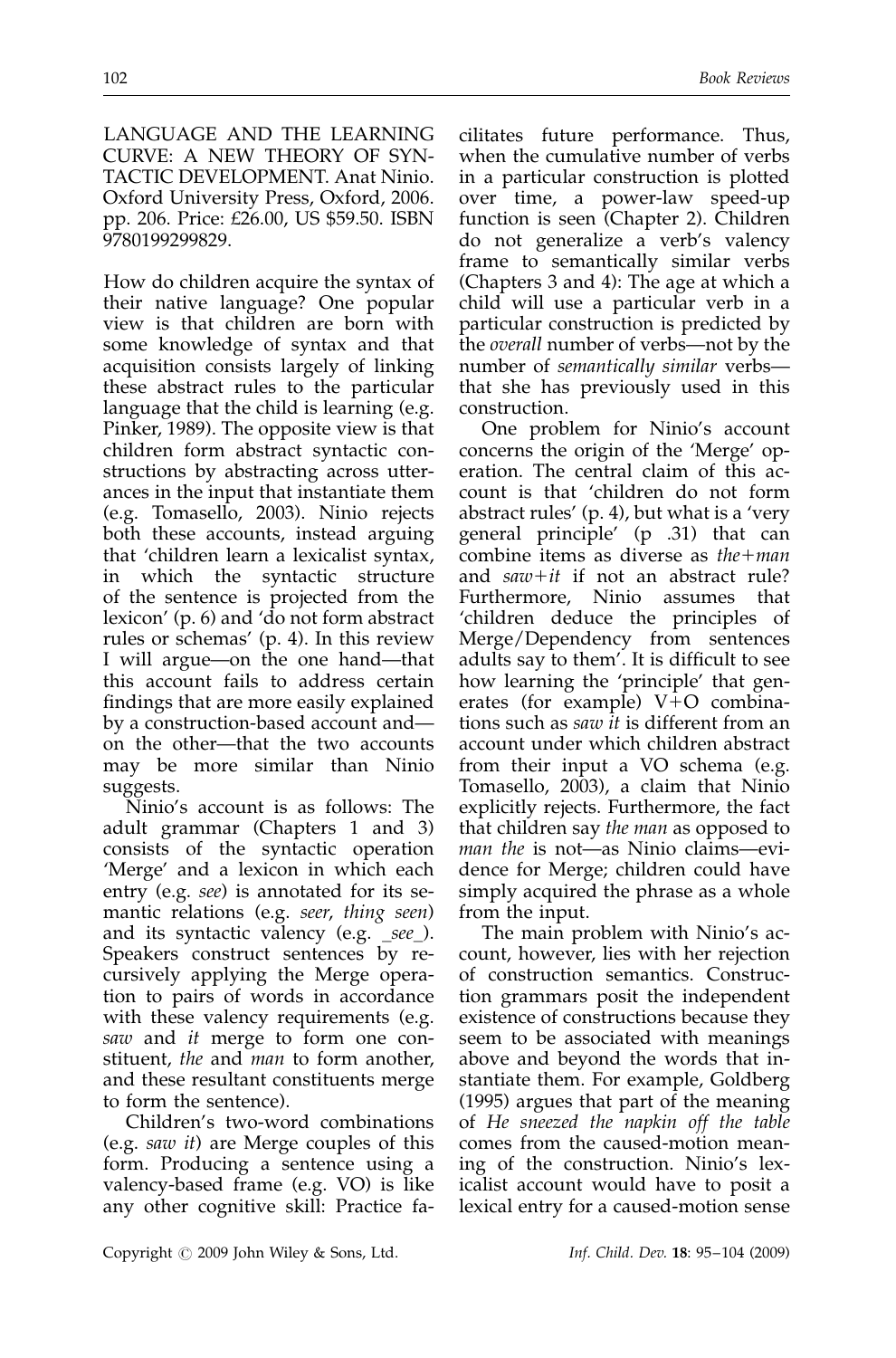of sneeze with three arguments, which is both implausible and circular.

Ninio herself recognizes that children's semantically based overgeneralizations (e.g. They [grapes] just cough me-presumably on semantic analogy with causative sentences such as The man broke the stick; Bowerman, 1988) are potentially problematic for her theory. However, such errors are dismissed as 'a late phenomenon', the product of a semantically based generalization process that 'does not serve children in the acquisition of the basic syntax of their language' (p. 103). Although such errors may be rare in production until later in development, evidence from preferential-looking studies suggests that children are aware of the semantics associated with particular argument structure constructions from as young as age 2 (e.g. Kidd, Bavin, & Rhodes, 2001).

Despite these differences, Ninio's account and accounts that assume that children are learning constructions in the form of semantics–syntax pairings (e.g. Tomasello, 2003) may be, in many respects, less different than Ninio assumes. In Chapter 2, Ninio shows that familiarity with a construction (e.g. SVO) facilitates subsequent performance with this construction (hence an accelerating learning curve). Ninio takes this as evidence against Tomasello's (1992) verb-island hypothesis, under which children's earliest utterances are produced using independent slot-andframe schemas (e.g. Cut X, Draw X) until around age 2–6. However these data are compatible with more recent formulations of this hypothesis, under which children begin to link islands early in development to form weak schemas that strengthen as development proceeds (e.g. Tomasello & Abbot Smith, 2002).

In several places (e.g. pp. 35, 86), Ninio contrasts the view that sentences with novel items (especially verbs) are produced using abstract constructions with her own, under which they are produced on analogy with stored items. However, one way of conceptualizing the 'constructions' posited by authors such as Tomasello (2003), Goldberg (1995), or Bybee and Hopper (2001) is as emergent generalizations over stored instances of the pattern. It is not clear that there is any conceptual difference between saying that speakers produce SVO utterances with novel verbs (1) on analogy with verbs that have been attested in the SVO pattern (Ninio) or (2) using an SVO construction that has been formed by analogizing across different instances of this pattern in the input ('abstraction' accounts).

In the end, although many researchers will not agree with Ninio's conclusions, this account makes an important contribution to the literature by emphasizing the need for constructivist theories to be more explicit about the representations that they assume (are 'constructions' simply a shorthand for analogies across stored exemplars?) and how these representations develop (what does it mean to say that early constructions are partially lexically specific and partially abstract?). In conclusion, Ninio's account forces the reader to examine his or her own (perhaps implicit) views on the nature of syntax and its acquisition, and is therefore required reading for all researchers working in this area.

## REFERENCES

- Bybee, J., & Hopper, P. (2001). Frequency and the emergence of linguistic structure. Amsterdam: John Benjamins.
- Goldberg, A. E. (1995). Constructions: A construction grammar approach to argument structure. Chicago: University of Chicago Press.
- Kidd, E., Bavin, E. L., & Rhodes, B. (2001). Two-year olds' knowledge of verbs and argument structure. In M. Almgren (Ed.), Research on child language acquisition. Somerville, MA: Cascadilla Press.
- Naigles, L., Fowler, A., & Helm, A. (1992). Developmental shifts in the construction of verb meanings. Cognitive Development, 7, 403–427.

Copyright © 2009 John Wiley & Sons, Ltd. Inf. Child. Dev. 18: 95–104 (2009)